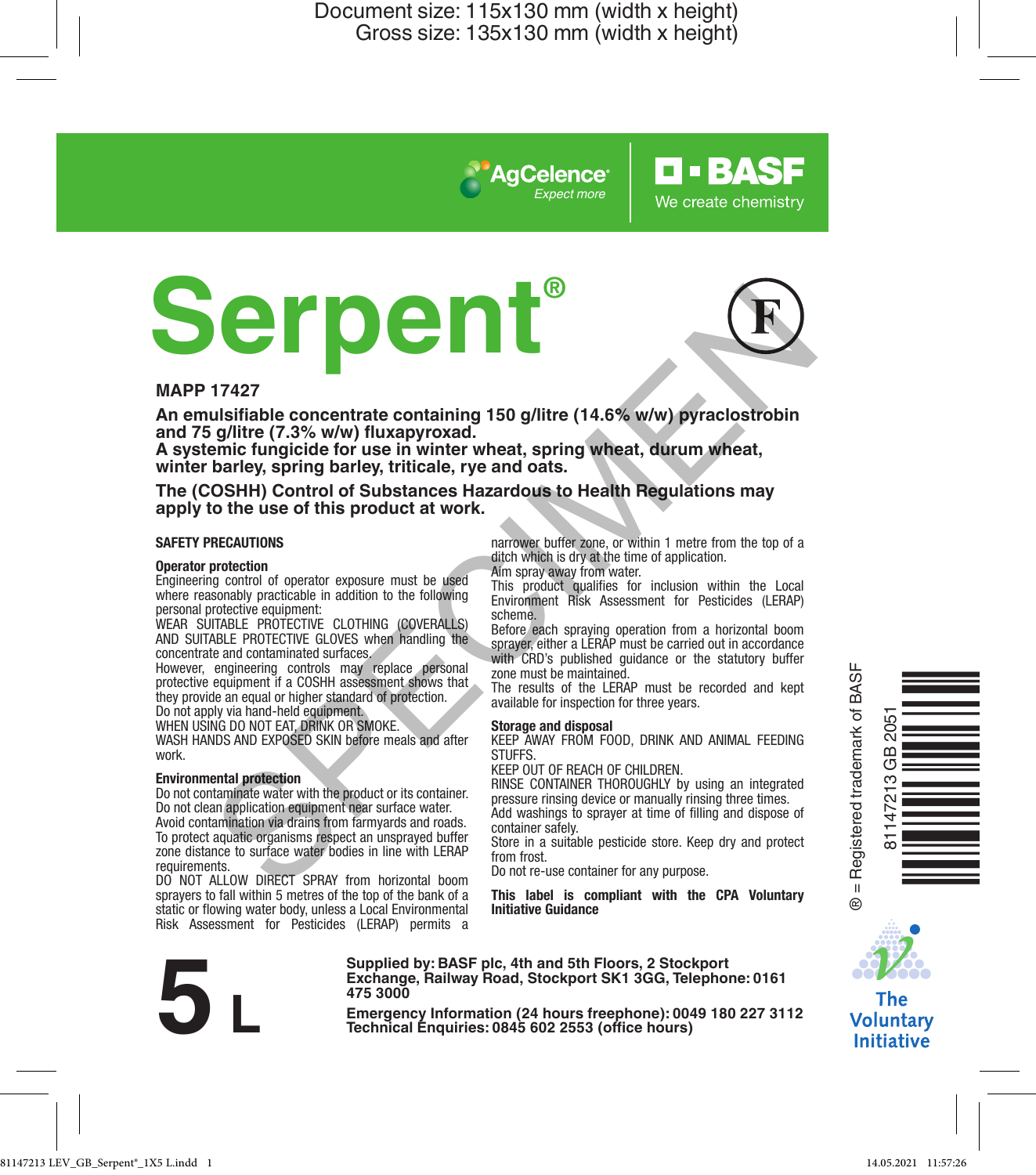

# **IMPORTANT INFORMATION**

**FOR USE ONLY AS AN AGRICULTURAL FUNGICIDE, as directed below:**

| <b>CROPS:</b>                                                                                    | <b>Maximum</b>        | <b>Maximum number</b> | Latest time of                                                            | <b>Aquatic buffer zone</b> |
|--------------------------------------------------------------------------------------------------|-----------------------|-----------------------|---------------------------------------------------------------------------|----------------------------|
|                                                                                                  | individual dose       | of applications       | application                                                               | distance (metres):         |
| Winter and spring<br>wheat. Durum<br>wheat, Rye, Triticale,<br>Winter and spring<br>Barley, Oats | 1.5 litres product/ha | 2 per crop            | Up to and including<br>Flowering (anthesis)<br>just complete<br>(BBCH 69) |                            |

### **READ THE LABEL BEFORE USE. USING THIS PRODUCT IN A MANNER THAT IS INCONSISTENT WITH THE LABEL MAY BE AN OFFENCE. FOLLOW THE CODE OF PRACTICE FOR USING PLANT PROTECTION PRODUCTS.**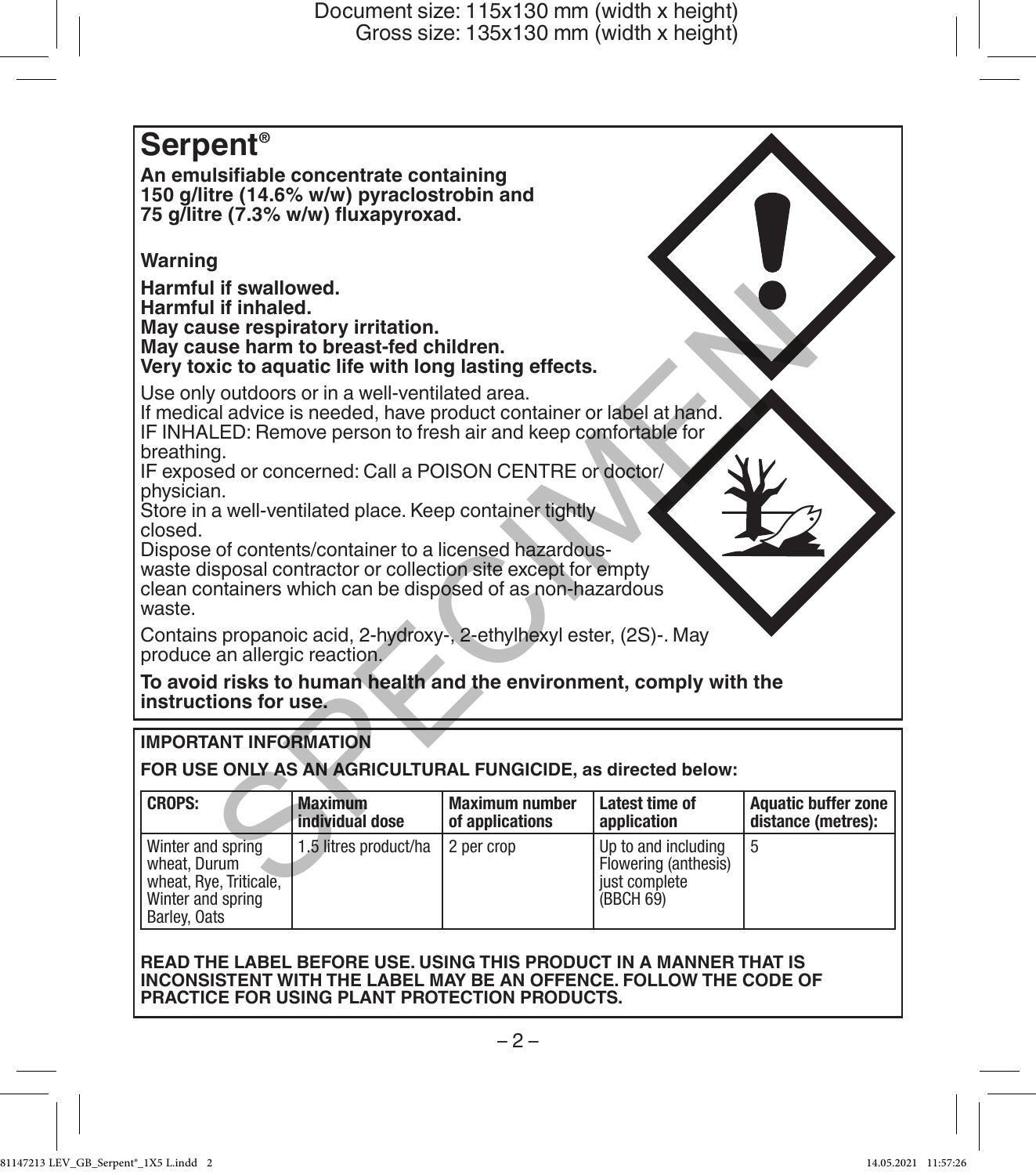# **DIRECTIONS FOR USE**

IMPORTANT: This information is approved as part of the Product Label. All instructions within this section must be read carefully in order to obtain safe and successful use of this product.

Serpent is a protectant and systemic fungicide for use in winter wheat, spring wheat, durum wheat, winter barley, spring barley, triticale, rye and oats. When applied for disease control this product may increase green leaf area retention of wheat, barley, rye and triticale.

### **Restrictions/Warnings**

# **Disease control**

| disease control this product may increase green lear area retention of wheat, barley, rye<br>and triticale.                                                                                                                                                                                                                                                                                                                                                                                                                                                                                                                                                                                                                 |                        |                        |                       |                         |                         |             |                |                  |
|-----------------------------------------------------------------------------------------------------------------------------------------------------------------------------------------------------------------------------------------------------------------------------------------------------------------------------------------------------------------------------------------------------------------------------------------------------------------------------------------------------------------------------------------------------------------------------------------------------------------------------------------------------------------------------------------------------------------------------|------------------------|------------------------|-----------------------|-------------------------|-------------------------|-------------|----------------|------------------|
|                                                                                                                                                                                                                                                                                                                                                                                                                                                                                                                                                                                                                                                                                                                             |                        |                        |                       |                         |                         |             |                |                  |
| <b>Restrictions/Warnings</b>                                                                                                                                                                                                                                                                                                                                                                                                                                                                                                                                                                                                                                                                                                |                        |                        |                       |                         |                         |             |                |                  |
| Extreme care must be taken to avoid drift onto nearby crops.<br>When applied to barley intended for malting, refer to the rate and latest timing restrictions<br>for fluxapyroxad and pyraclostrobin given by the British Beer and Pub Association.<br>No more than two applications of any Qol fungicide may be made to crops of wheat,<br>barley, oats, rye or triticale.<br>You must not apply more than two foliar applications of products containing complex II<br>inhibitors (SDHIs) to any cereal crop.<br>After spraying, wash out sprayer thoroughly according to manufacturer's guideline<br>and dispose of washings and clean containers according to DEFRA Code of Practice<br>and local authority quidelines. |                        |                        |                       |                         |                         |             |                |                  |
| <b>Disease control</b>                                                                                                                                                                                                                                                                                                                                                                                                                                                                                                                                                                                                                                                                                                      |                        |                        |                       |                         |                         |             |                |                  |
| Serpent is a protectant and systemic fungicide for the control of a range of diseases in<br>winter wheat, spring wheat, durum wheat, winter barley, spring barley, triticale, rye and<br>oats as summarised below:                                                                                                                                                                                                                                                                                                                                                                                                                                                                                                          |                        |                        |                       |                         |                         |             |                |                  |
|                                                                                                                                                                                                                                                                                                                                                                                                                                                                                                                                                                                                                                                                                                                             | <b>Winter</b><br>wheat | <b>Spring</b><br>wheat | <b>Durum</b><br>wheat | <b>Winter</b><br>barley | <b>Spring</b><br>barley | <b>Oats</b> | <b>Rye</b>     | <b>Triticale</b> |
| Septoria tritici                                                                                                                                                                                                                                                                                                                                                                                                                                                                                                                                                                                                                                                                                                            | C                      | C                      | $\Gamma$              |                         |                         | L,          | $\overline{a}$ | C                |
| Septoria<br>nodorum                                                                                                                                                                                                                                                                                                                                                                                                                                                                                                                                                                                                                                                                                                         | <b>MC</b>              | <b>MC</b>              | <b>MC</b>             |                         |                         | ٠           |                |                  |
| Yellow rust                                                                                                                                                                                                                                                                                                                                                                                                                                                                                                                                                                                                                                                                                                                 | $\mathbf{C}$           | C                      | C                     | C                       | C                       | L,          | C              | C                |
| <b>Brown rust</b>                                                                                                                                                                                                                                                                                                                                                                                                                                                                                                                                                                                                                                                                                                           | Ć                      | C                      | C                     | C                       | C                       |             | C              | C                |
| Crown rust                                                                                                                                                                                                                                                                                                                                                                                                                                                                                                                                                                                                                                                                                                                  |                        |                        |                       |                         |                         | C           |                |                  |
| Rhynchosporium                                                                                                                                                                                                                                                                                                                                                                                                                                                                                                                                                                                                                                                                                                              |                        | ÷                      | ä,                    | C                       | C                       | ÷.          | C              | ÷                |
| Net blotch                                                                                                                                                                                                                                                                                                                                                                                                                                                                                                                                                                                                                                                                                                                  |                        |                        | $\overline{a}$        | C                       | C                       |             |                | $\overline{a}$   |
| Ramularia                                                                                                                                                                                                                                                                                                                                                                                                                                                                                                                                                                                                                                                                                                                   |                        |                        |                       | C                       | C                       |             |                |                  |
| Powdery mildew                                                                                                                                                                                                                                                                                                                                                                                                                                                                                                                                                                                                                                                                                                              | <b>MC</b>              | <b>MC</b>              | <b>MC</b>             | <b>MC</b>               | <b>MC</b>               | <b>MC</b>   | <b>MC</b>      | <b>MC</b>        |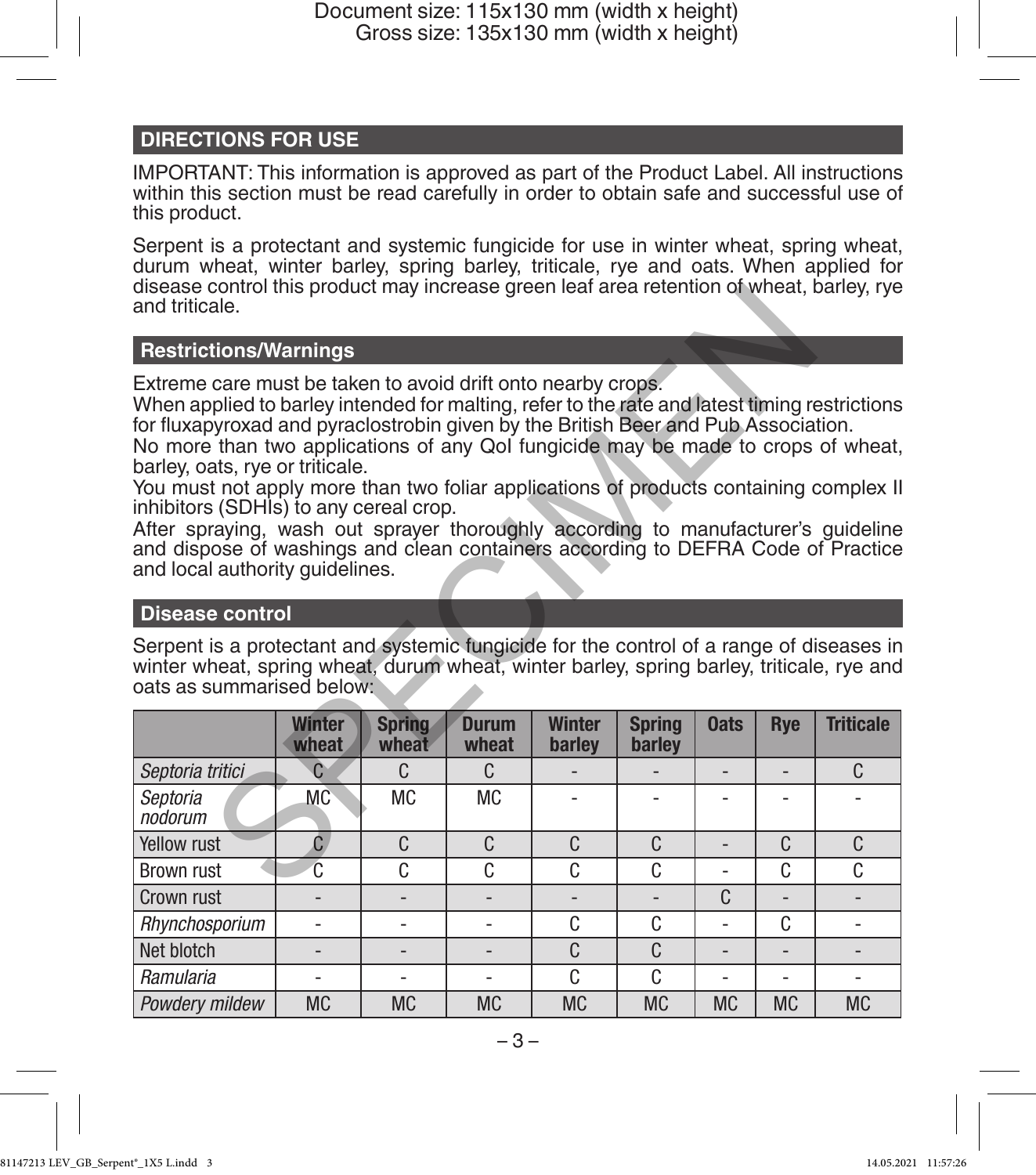|          | Winter<br>wheat | <b>Spring</b><br>wheat | <b>Durum</b><br>wheat | <b>Winter</b><br>barley | Spring<br>barley | Oats | <b>Rve</b> | <b>Triticale</b> |
|----------|-----------------|------------------------|-----------------------|-------------------------|------------------|------|------------|------------------|
| Tan Spot |                 |                        |                       |                         |                  | -    | -          | -                |

 $C =$  Control

MC = Moderate Control

When applied for disease control this product may increase green leaf area retention of wheat, barley, rye and triticale.

# **Resistance Management**

Serpent should be used in accordance with the instructions for use for the target diseases at the specific growth stages indicated.

Use Serpent as part of an Integrated Crop Management (ICM) strategy incorporating other methods of control, including where appropriate other fungicides with a different mode of action. plead or disease control ints product may increase green real area reaches should be used in accordance with the instructions for use for the at the specific growth stages indicated.<br>
note Management<br>
at the specific growt

Serpent contains pyraclostrobin, a member of the QoI cross resistance group.

Serpent should be used preventatively and should not be relied upon for its curative potential.

You must not apply more than two foliar applications of QoI containing products to any cereal crop.

Strains of barley powdery mildew resistant to Ools are common in the UK.

Serpent contains fluxapyroxad which belongs to the SDHI (carboxamide) complex II inhibitor group of fungicides.

To minimise the risk of resistance occurring, apply a maximum of two SDHI fungicide sprays to any cereal crop.

There is a significant risk of widespread resistance occurring in *Septoria tritici* populations in the UK. Failure to follow resistance management action may result in reduced levels of disease control.

For the control of *Septoria* leaf blotch, Serpent must always be used in mixture with another product recommended for its control, and that contains a fungicide from a different cross resistance group to SDHIs and QoIs and is applied at a dose that will give robust control

Visit the FRAG-UK website for further advice on resistance management of cereal fungicides.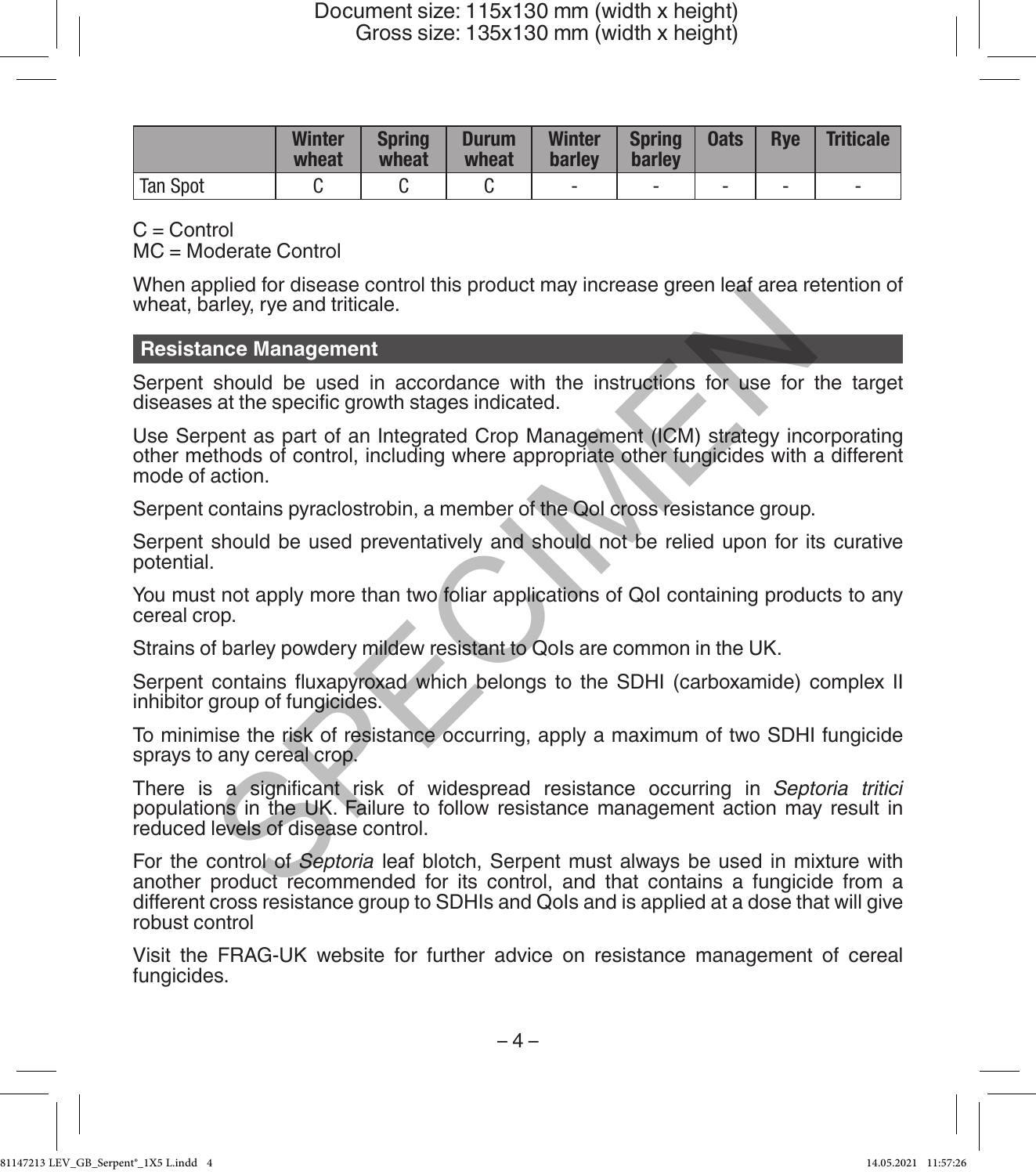# **Crop Specific Information**

Serpent is a protectant and systemic fungicide for use in winter wheat, spring wheat, durum wheat, winter barley, spring barley, triticale, rye and oats.

# **Time of Application**

Apply Serpent at the start of foliar disease attack. A maximum of two applications can be made up to and including flowering just complete in winter and spring wheat, durum wheat, winter and spring barley, oats and rye and triticale.

Earliest timing for first application: BBCH 25 Earliest timing for second application: BBCH 30

### **Rate of Application**

Apply 1.5 litres of Serpent per hectare in 150 to 300 litres of water per hectare.

### **Qualified recommendation**

Serpent may be applied at 1.5 litres per hectare in 100 litres water per hectare, although efficacy at this reduced volume has not been evaluated. Therefore application at 100 litres water per hectare is at user's risk with regard to biological efficacy by to and microlary might suction and the distance in with the rad spring barely, oats and rye and triticale.<br>
Sinter and spring barley, oats and rye and triticale.<br>
Sinter and spring barely, oats and rye and triticale.<br>
S

# **Mixing and Application**

# **Mixing**

Half fill the spray tank with clean water and start the agitation.

SHAKE THE CONTAINER WELL before use and pour in the required amount of product. Rinse any empty containers thoroughly and add rinsings to the spray tank.

Add the remainder of the water and continue agitation until spraying is completed.

When tank mixes are to be used, each product should be added separately to the spray tank, taking due note of any instructions given as to the order of mixing.

# **Application**

Apply as a MEDIUM spray, as defined by BCPC.

# **Following Crops**

After treating a cereal crop with Serpent, cabbage, carrot, clover, dwarf French beans, field beans, lettuce, maize, oats, oilseed rape, onions, peas, potatoes, ryegrass, sugar beet, sunflowers, barley and wheat may be sown as the following crop. The effect of Serpent on other following crops has not been assessed.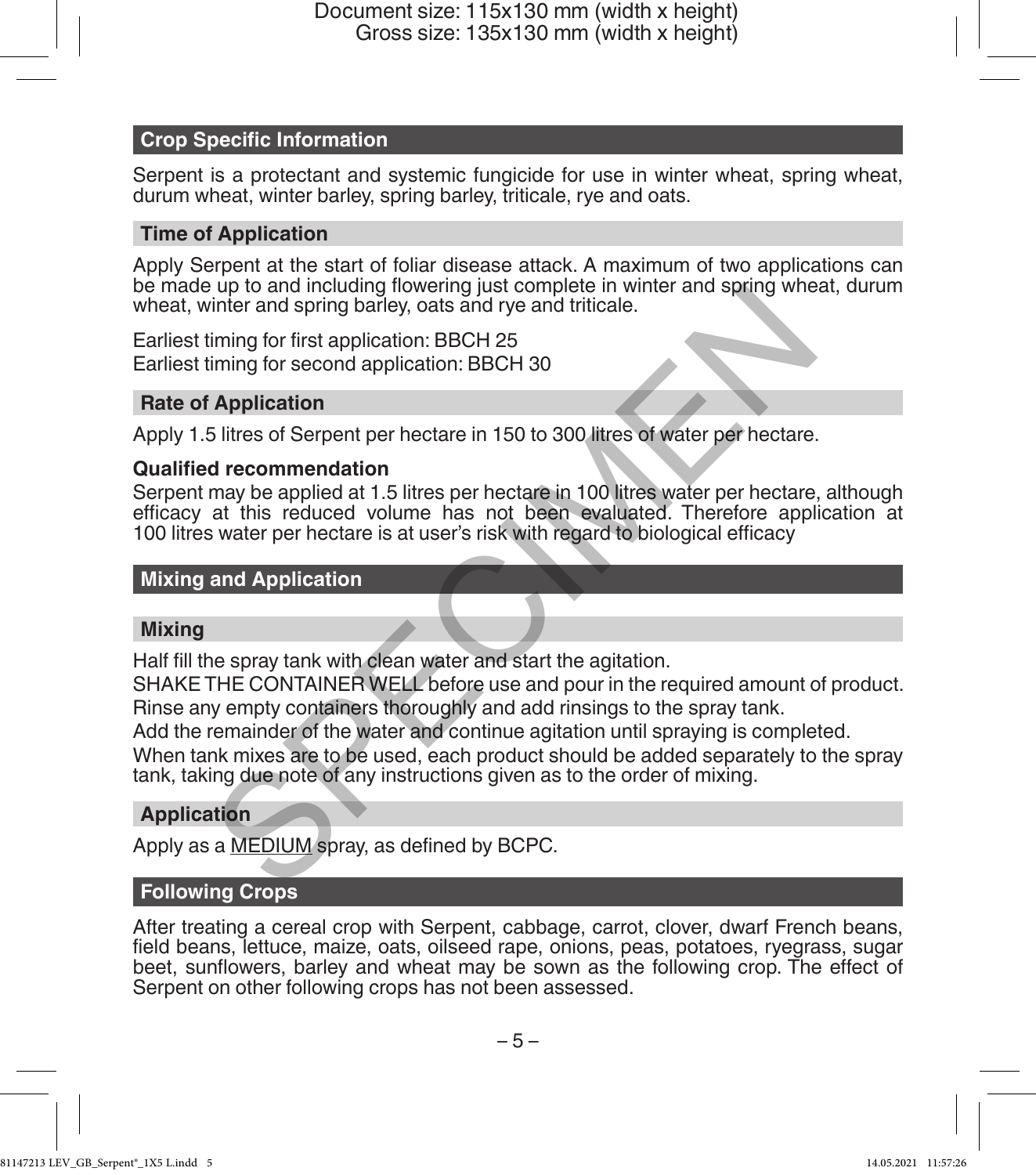# **Compatibility**

For details of compatibilities contact your distributor, local BASF representative or the BASF Technical Services Hotline: 0845 602 2553 or visit our website on: www. agriCentre.basf.co.uk.

### **The following does not form part of the authorised label text.**

With many products there is a general risk of resistance developing to the active ingredients. For this reason a change in activity cannot be ruled out. It is generally impossible to predict with certainty how resistance may develop because there are so many crop and use connected ways of influencing this. We therefore have to exclude liability for damage or loss attributable to any such resistance that may develop. To help minimise any loss in activity the BASF recommended rate should in all events be adhered to.

Numerous, particularly regional or regionally attributable, factors can influence the activity of the product. Examples include weather and soil conditions, crop plant varieties, crop rotation, treatment times, application amounts, admixture with other products, appearance of organisms resistant to active ingredients and spraying techniques. Under particular conditions a change in activity or damage to plants cannot be ruled out. The manufacturer or supplier is therefore unable to accept any liability in such circumstances. All goods supplied by us are of high grade and we believe them to be suitable, but as we cannot exercise control over their mixing or use or the weather conditions during and after application, which may affect the performance of the material, all conditions and warranties, statutory or otherwise, as to the quality or fitness for any purpose of our goods are excluded and no responsibility will be accepted by us for any damage or injury whatsoever arising from their storage, handling, application or use; but nothing should be deemed to exclude or restrict any liability upon us which cannot be excluded or restricted under the provisions of the Unfair Contract Terms Act 1977 or any similar applicable law. my products there is a general risk or resistance developing to the<br>its. For this reason a change in activity cannot be ruled out, it is<br>ble to predict with certainty how resistance may develop because<br>itability for damage

# **Section 6 of the Health and Safety at Work Act**

# **Additional Product Safety Information**

The product label provides information on a specific pesticidal use of the product; do not use otherwise, unless you have assessed any potential hazard involved, the safety measures required and that the particular use has "off-label" approval or is otherwise permitted under the Plant Protection Product Regulations (EC) No 1107/2009.

The information on this label is based on the best available information including data from test results.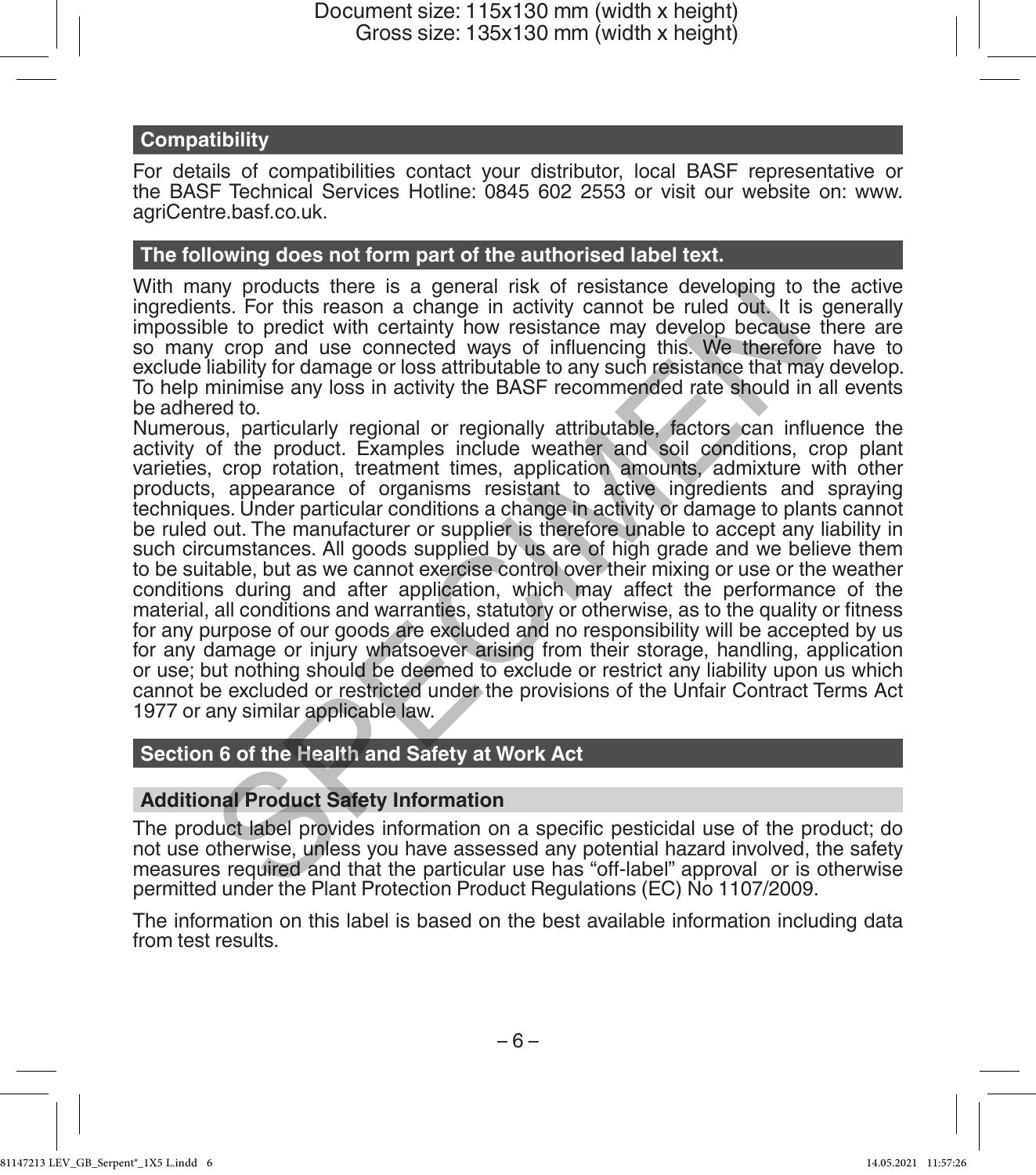# **Safety Data Sheet**

To access the Safety Data Sheet for this product scan the QR code or use the weblink below:



agricentre.basf.co.uk/Serpent/MSDS

Alternatively, contact your supplier.